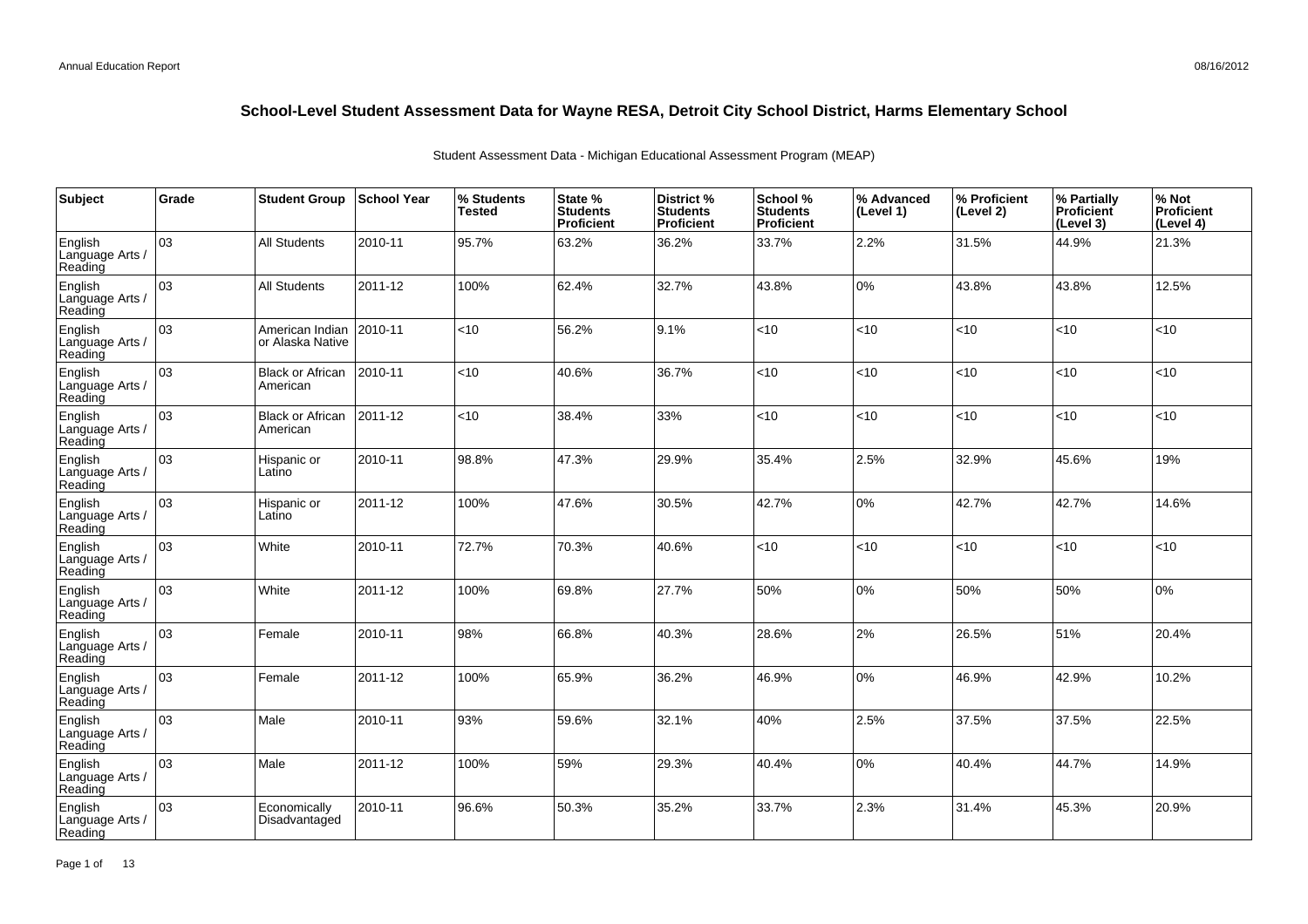| Subject                               | Grade | <b>Student Group</b>                 | <b>School Year</b> | % Students<br><b>Tested</b> | State %<br><b>Students</b><br>Proficient | <b>District %</b><br><b>Students</b><br>Proficient | School %<br><b>Students</b><br><b>Proficient</b> | % Advanced<br>(Level 1) | % Proficient<br>(Level 2) | % Partially<br><b>Proficient</b><br>(Level 3) | % Not<br>Proficient<br>(Level 4) |
|---------------------------------------|-------|--------------------------------------|--------------------|-----------------------------|------------------------------------------|----------------------------------------------------|--------------------------------------------------|-------------------------|---------------------------|-----------------------------------------------|----------------------------------|
| English<br>Language Arts /<br>Reading | оз    | Economically<br>Disadvantaged        | 2011-12            | 100%                        | 49.5%                                    | 31.3%                                              | 44.1%                                            | $0\%$                   | 44.1%                     | 45.2%                                         | 10.8%                            |
| English<br>Language Arts /<br>Reading | lоз   | <b>Limited English</b><br>Proficient | 2010-11            | 98.7%                       | 33.3%                                    | 32%                                                | 32.9%                                            | 2.6%                    | 30.3%                     | 46.1%                                         | 21.1%                            |
| English<br>Language Arts /<br>Reading | 03    | Limited English<br>Proficient        | 2011-12            | 100%                        | 34.7%                                    | 30%                                                | 41.8%                                            | $0\%$                   | 41.8%                     | 43%                                           | 15.2%                            |
| English<br>Language Arts /<br>Reading | оз    | Students with<br><b>Disabilities</b> | 2010-11            | <10                         | 32.2%                                    | 10.7%                                              | <10                                              | <10                     | < 10                      | <10                                           | <10                              |
| English<br>Language Arts /<br>Reading | 03    | Students with<br><b>Disabilities</b> | 2011-12            | $<$ 10                      | 34.3%                                    | 18%                                                | < 10                                             | < 10                    | $<$ 10                    | <10                                           | <10                              |
| English<br>Language Arts /<br>Reading | 104   | <b>All Students</b>                  | 2010-11            | 96.3%                       | 63.5%                                    | 35.7%                                              | 53.8%                                            | 2.6%                    | 51.3%                     | 38.5%                                         | 7.7%                             |
| English<br>Language Arts /<br>Reading | 104   | <b>All Students</b>                  | 2011-12            | 100%                        | 67.7%                                    | 37.7%                                              | 62.9%                                            | $0\%$                   | 62.9%                     | 22.9%                                         | 14.3%                            |
| English<br>Language Arts /<br>Reading | 104   | American Indian<br>or Alaska Native  | 2010-11            | <10                         | 52.9%                                    | 22.7%                                              | <10                                              | < 10                    | <10                       | <10                                           | <10                              |
| English<br>Language Arts /<br>Reading | 104   | American Indian<br>or Alaska Native  | 2011-12            | <10                         | 60.2%                                    | 16.7%                                              | < 10                                             | < 10                    | < 10                      | <10                                           | <10                              |
| English<br>Language Arts /<br>Reading | 04    | <b>Black or African</b><br>American  | 2010-11            | < 10                        | 40.8%                                    | 35%                                                | <10                                              | <10                     | <10                       | <10                                           | <10                              |
| English<br>Language Arts /<br>Reading | 104   | <b>Black or African</b><br>American  | 2011-12            | < 10                        | 45.1%                                    | 36.8%                                              | <10                                              | <10                     | <10                       | <10                                           | <10                              |
| English<br>Language Arts /<br>Reading | 04    | Hispanic or<br>Latino                | 2010-11            | 96.9%                       | 49.8%                                    | 38.2%                                              | 54.8%                                            | 3.2%                    | 51.6%                     | 40.3%                                         | 4.8%                             |
| English<br>Language Arts /<br>Reading | 104   | Hispanic or<br>Latino                | 2011-12            | 100%                        | 54.1%                                    | 41.3%                                              | 65.6%                                            | $0\%$                   | 65.6%                     | 26.2%                                         | 8.2%                             |
| English<br>Language Arts<br>Reading   | 04    | White                                | 2010-11            | 100%                        | 70.5%                                    | 36.3%                                              | 45.5%                                            | $0\%$                   | 45.5%                     | 36.4%                                         | 18.2%                            |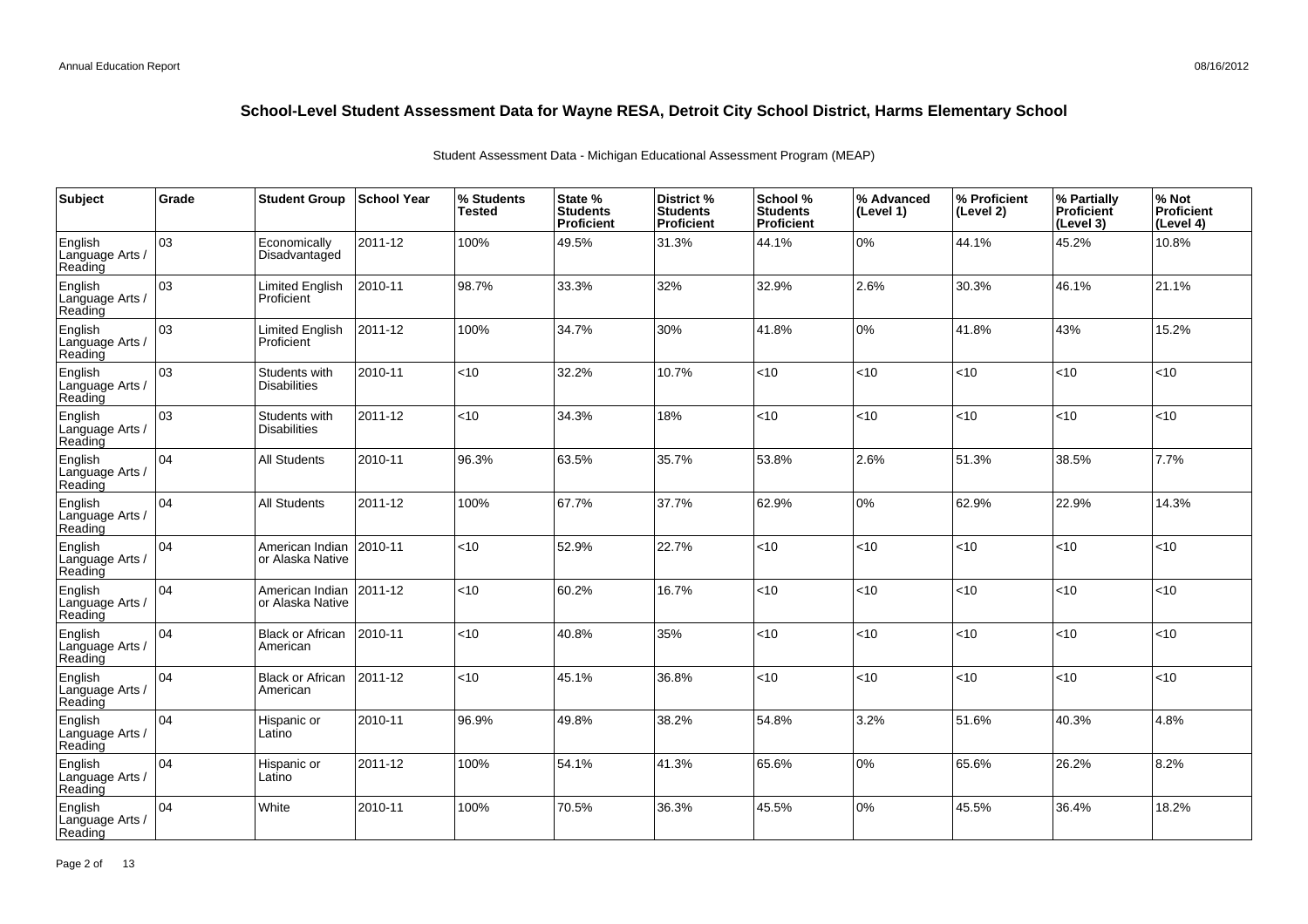| Subject                               | Grade | <b>Student Group</b>                 | School Year | % Students<br><b>Tested</b> | State %<br><b>Students</b><br>Proficient | District %<br><b>Students</b><br>Proficient | School %<br><b>Students</b><br><b>Proficient</b> | % Advanced<br>(Level 1) | % Proficient<br>(Level 2) | % Partially<br>Proficient<br>(Level 3) | % Not<br>Proficient<br>(Level 4) |
|---------------------------------------|-------|--------------------------------------|-------------|-----------------------------|------------------------------------------|---------------------------------------------|--------------------------------------------------|-------------------------|---------------------------|----------------------------------------|----------------------------------|
| English<br>Language Arts /<br>Reading | 04    | White                                | 2011-12     | <10                         | 74.4%                                    | 41.7%                                       | < 10                                             | <10                     | <10                       | < 10                                   | <10                              |
| English<br>Language Arts /<br>Reading | 04    | Female                               | 2010-11     | 93.9%                       | 67.4%                                    | 39.9%                                       | 58.1%                                            | 3.2%                    | 54.8%                     | 32.3%                                  | 9.7%                             |
| English<br>Language Arts /<br>Reading | 04    | Female                               | 2011-12     | 100%                        | 71.7%                                    | 44.1%                                       | 70.3%                                            | $0\%$                   | 70.3%                     | 18.9%                                  | 10.8%                            |
| English<br>Language Arts /<br>Reading | 04    | Male                                 | 2010-11     | 97.9%                       | 59.7%                                    | 31.6%                                       | 51.1%                                            | 2.1%                    | 48.9%                     | 42.6%                                  | 6.4%                             |
| English<br>Language Arts /<br>Reading | 04    | Male                                 | 2011-12     | 100%                        | 63.7%                                    | 31.1%                                       | 54.5%                                            | 0%                      | 54.5%                     | 27.3%                                  | 18.2%                            |
| English<br>Language Arts /<br>Reading | 04    | Economically<br>Disadvantaged        | 2010-11     | 96.3%                       | 50%                                      | 35.1%                                       | 54.5%                                            | 2.6%                    | 51.9%                     | 37.7%                                  | 7.8%                             |
| English<br>Language Arts /<br>Reading | 04    | Economically<br>Disadvantaged        | 2011-12     | 100%                        | 55%                                      | 36.2%                                       | 63.2%                                            | 0%                      | 63.2%                     | 23.5%                                  | 13.2%                            |
| English<br>Language Arts<br>Reading   | 04    | <b>Limited English</b><br>Proficient | 2010-11     | 100%                        | 33%                                      | 39%                                         | 52.3%                                            | 3.1%                    | 49.2%                     | 41.5%                                  | 6.2%                             |
| English<br>Language Arts<br>Reading   | 04    | <b>Limited English</b><br>Proficient | 2011-12     | 100%                        | 38.8%                                    | 40%                                         | 64.5%                                            | 0%                      | 64.5%                     | 24.2%                                  | 11.3%                            |
| English<br>Language Arts<br>Reading   | 04    | Students with<br><b>Disabilities</b> | 2010-11     | <10                         | 29.7%                                    | 8.9%                                        | <10                                              | <10                     | <10                       | < 10                                   | <10                              |
| English<br>Language Arts<br>Reading   | 04    | Students with<br><b>Disabilities</b> | 2011-12     | < 10                        | 35%                                      | 16.6%                                       | <10                                              | <10                     | <10                       | < 10                                   | <10                              |
| English<br>Language Arts<br>Reading   | 05    | <b>All Students</b>                  | 2010-11     | 97.6%                       | 65.3%                                    | 40.4%                                       | 58.8%                                            | 2.5%                    | 56.3%                     | 23.8%                                  | 17.5%                            |
| English<br>Language Arts<br>Reading   | 05    | <b>All Students</b>                  | 2011-12     | 100%                        | 68.8%                                    | 40.6%                                       | 68.7%                                            | 1.5%                    | 67.2%                     | 23.9%                                  | 7.5%                             |
| English<br>Language Arts<br>Reading   | 05    | American Indian<br>or Alaska Native  | 2011-12     | $<$ 10                      | 58.9%                                    | 40%                                         | < 10                                             | <10                     | < 10                      | < 10                                   | <10                              |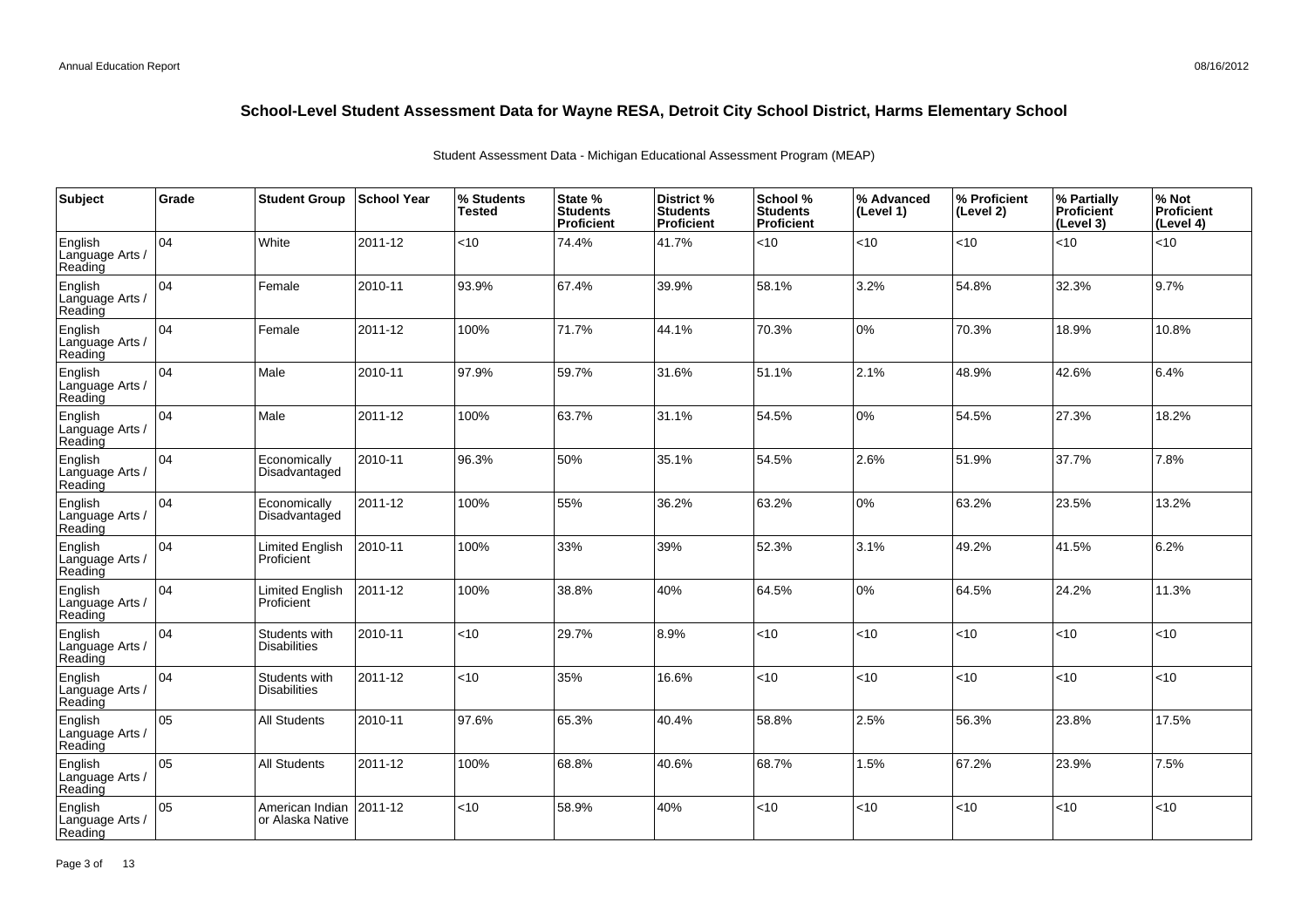| Subject                               | Grade | <b>Student Group</b>                | <b>School Year</b> | % Students<br><b>Tested</b> | State %<br><b>Students</b><br>Proficient | District %<br><b>Students</b><br>Proficient | School %<br><b>Students</b><br><b>Proficient</b> | % Advanced<br>(Level 1) | % Proficient<br>(Level 2) | % Partially<br><b>Proficient</b><br>(Level 3) | % Not<br>Proficient<br>(Level 4) |
|---------------------------------------|-------|-------------------------------------|--------------------|-----------------------------|------------------------------------------|---------------------------------------------|--------------------------------------------------|-------------------------|---------------------------|-----------------------------------------------|----------------------------------|
| English<br>Language Arts /<br>Reading | 05    | <b>Black or African</b><br>American | 2010-11            | < 10                        | 45.4%                                    | 39.9%                                       | $<$ 10                                           | < 10                    | <10                       | <10                                           | < 10                             |
| English<br>Language Arts /<br>Reading | lo5   | <b>Black or African</b><br>American | 2011-12            | $<$ 10                      | 48.3%                                    | 39.3%                                       | $<$ 10                                           | < 10                    | <10                       | <10                                           | <10                              |
| English<br>Language Arts /<br>Reading | 05    | Hispanic or<br>Latino               | 2010-11            | 98.5%                       | 51.8%                                    | 41.4%                                       | 56.9%                                            | 1.5%                    | 55.4%                     | 23.1%                                         | 20%                              |
| English<br>Language Arts /<br>Reading | 05    | Hispanic or<br>Latino               | 2011-12            | 100%                        | 57%                                      | 46.4%                                       | 75.9%                                            | 1.9%                    | 74.1%                     | 18.5%                                         | 5.6%                             |
| English<br>Language Arts /<br>Reading | 05    | White                               | 2010-11            | 90.9%                       | 71.4%                                    | 43.8%                                       | 70%                                              | 10%                     | 60%                       | 20%                                           | 10%                              |
| English<br>Language Arts /<br>Reading | 05    | White                               | 2011-12            | $<$ 10                      | 74.8%                                    | 43.5%                                       | < 10                                             | <10                     | <10                       | <10                                           | <10                              |
| English<br>Language Arts /<br>Reading | 05    | Female                              | 2010-11            | 97.6%                       | 68.4%                                    | 44.2%                                       | 63.4%                                            | 4.9%                    | 58.5%                     | 26.8%                                         | 9.8%                             |
| English<br>Language Arts<br>Reading   | 05    | Female                              | 2011-12            | 100%                        | 71.7%                                    | 43.6%                                       | 61.5%                                            | 0%                      | 61.5%                     | 30.8%                                         | 7.7%                             |
| English<br>Language Arts /<br>Reading | 05    | Male                                | 2010-11            | 97.5%                       | 62.2%                                    | 36.7%                                       | 53.8%                                            | 0%                      | 53.8%                     | 20.5%                                         | 25.6%                            |
| English<br>Language Arts /<br>Reading | 05    | Male                                | 2011-12            | 100%                        | 65.9%                                    | 37.7%                                       | 73.2%                                            | 2.4%                    | 70.7%                     | 19.5%                                         | 7.3%                             |
| English<br>Language Arts /<br>Reading | 05    | Economically<br>Disadvantaged       | 2010-11            | 97.5%                       | 51.9%                                    | 39.4%                                       | 58.4%                                            | 1.3%                    | 57.1%                     | 23.4%                                         | 18.2%                            |
| English<br>Language Arts /<br>Reading | 05    | Economically<br>Disadvantaged       | 2011-12            | 100%                        | 56.1%                                    | 39.1%                                       | 69.2%                                            | 1.5%                    | 67.7%                     | 23.1%                                         | 7.7%                             |
| English<br>Language Arts /<br>Reading | 05    | Limited English<br>Proficient       | 2010-11            | 100%                        | 29.8%                                    | 44.2%                                       | 56.1%                                            | 1.5%                    | 54.5%                     | 24.2%                                         | 19.7%                            |
| English<br>Language Arts<br>Reading   | 05    | Limited English<br>Proficient       | 2011-12            | 100%                        | 36.9%                                    | 46.8%                                       | 73.7%                                            | 1.8%                    | 71.9%                     | 19.3%                                         | 7%                               |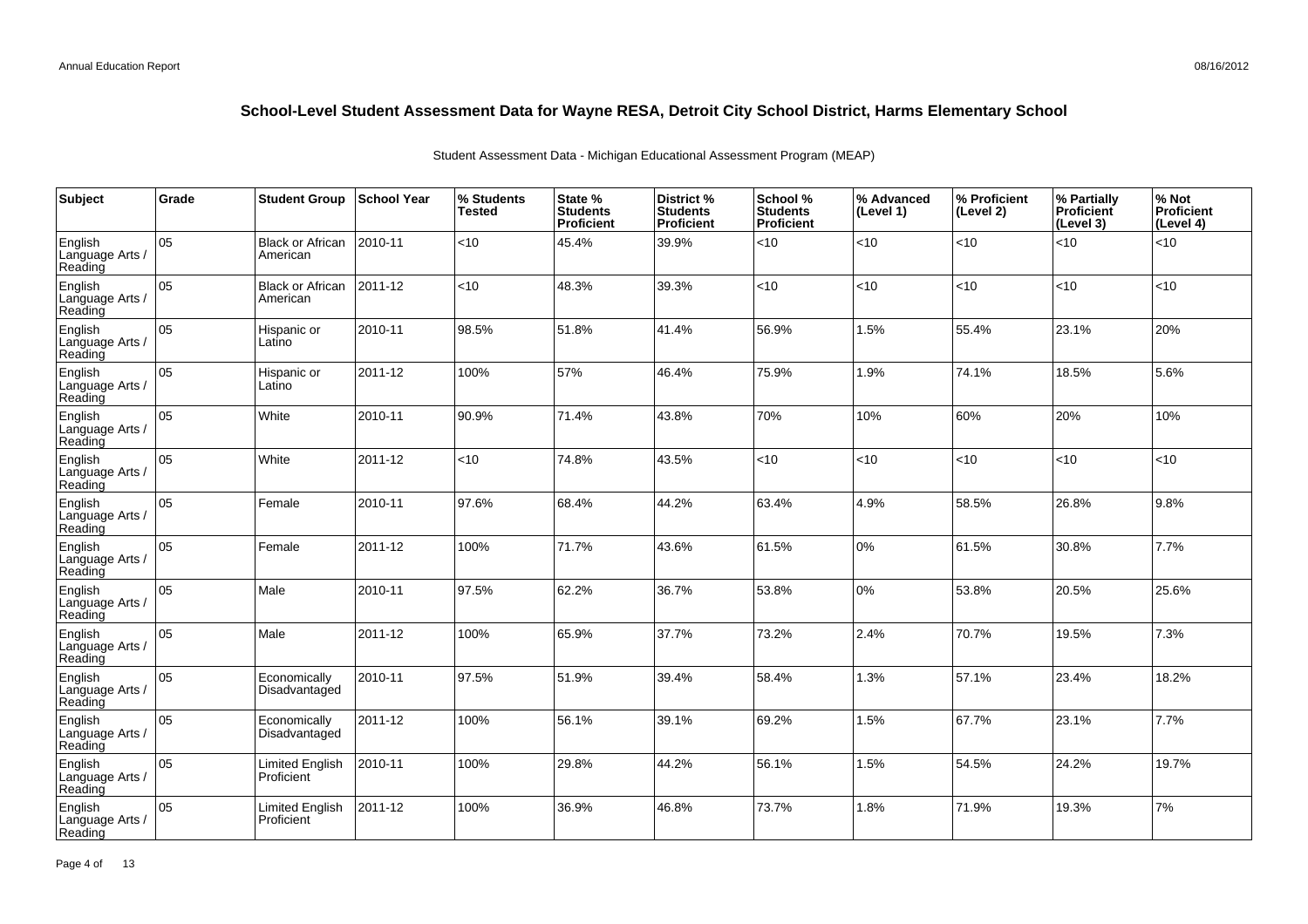| <b>Subject</b>                        | Grade | <b>Student Group</b>                 | <b>School Year</b> | % Students<br>Tested | State %<br><b>Students</b><br><b>Proficient</b> | District %<br><b>Students</b><br>Proficient | School %<br><b>Students</b><br><b>Proficient</b> | % Advanced<br>(Level 1) | % Proficient<br>(Level 2) | % Partially<br>Proficient<br>(Level 3) | % Not<br><b>Proficient</b><br>(Level 4) |
|---------------------------------------|-------|--------------------------------------|--------------------|----------------------|-------------------------------------------------|---------------------------------------------|--------------------------------------------------|-------------------------|---------------------------|----------------------------------------|-----------------------------------------|
| English<br>Language Arts /<br>Reading | 05    | Students with<br>Disabilities        | 2010-11            | 100%                 | 28%                                             | 10.7%                                       | 15.4%                                            | $0\%$                   | 15.4%                     | 53.8%                                  | 30.8%                                   |
| English<br>Language Arts /<br>Reading | 05    | Students with<br><b>Disabilities</b> | 2011-12            | <10                  | 34.2%                                           | 18.2%                                       | < 10                                             | <10                     | <10                       | <10                                    | <10                                     |
| Mathematics                           | lоз   | All Students                         | 2010-11            | 96.8%                | 34.8%                                           | 12.6%                                       | 11.1%                                            | $0\%$                   | 11.1%                     | 37.8%                                  | 51.1%                                   |
| Mathematics                           | 03    | All Students                         | 2011-12            | 100%                 | 36.3%                                           | 9.7%                                        | 15.6%                                            | $0\%$                   | 15.6%                     | 30.2%                                  | 54.2%                                   |
| <b>Mathematics</b>                    | 03    | American Indian<br>or Alaska Native  | 2010-11            | <10                  | 24.2%                                           | 16.7%                                       | $<$ 10                                           | < 10                    | $<$ 10                    | < 10                                   | <10                                     |
| Mathematics                           | 03    | <b>Black or African</b><br>American  | 2010-11            | $<$ 10               | 14.6%                                           | 12.3%                                       | $<$ 10                                           | < 10                    | <10                       | < 10                                   | <10                                     |
| Mathematics                           | 03    | Black or African<br>American         | 2011-12            | $<$ 10               | 14.5%                                           | 9.2%                                        | $<$ 10                                           | <10                     | <10                       | < 10                                   | <10                                     |
| <b>Mathematics</b>                    | 03    | Hispanic or<br>Latino                | 2010-11            | 98.8%                | 21.8%                                           | 13.2%                                       | 12.7%                                            | 0%                      | 12.7%                     | 36.7%                                  | 50.6%                                   |
| <b>Mathematics</b>                    | 03    | Hispanic or<br>Latino                | 2011-12            | 100%                 | 23%                                             | 11.2%                                       | 15.9%                                            | 0%                      | 15.9%                     | 28%                                    | 56.1%                                   |
| Mathematics                           | 03    | White                                | 2010-11            | 81.8%                | 40.5%                                           | 13.8%                                       | < 10                                             | <10                     | <10                       | < 10                                   | <10                                     |
| <b>Mathematics</b>                    | 03    | White                                | 2011-12            | 100%                 | 42.3%                                           | 10%                                         | 16.7%                                            | $0\%$                   | 16.7%                     | 41.7%                                  | 41.7%                                   |
| Mathematics                           | 03    | Female                               | 2010-11            | 96%                  | 33.4%                                           | 12.5%                                       | 8.3%                                             | $0\%$                   | 8.3%                      | 43.8%                                  | 47.9%                                   |
| <b>Mathematics</b>                    | 03    | Female                               | 2011-12            | 100%                 | 34.9%                                           | 9.5%                                        | 10.2%                                            | $0\%$                   | 10.2%                     | 32.7%                                  | 57.1%                                   |
| Mathematics                           | 03    | Male                                 | 2010-11            | 97.7%                | 36.3%                                           | 12.6%                                       | 14.3%                                            | $0\%$                   | 14.3%                     | 31%                                    | 54.8%                                   |
| Mathematics                           | 03    | Male                                 | 2011-12            | 100%                 | 37.6%                                           | 9.9%                                        | 21.3%                                            | $0\%$                   | 21.3%                     | 27.7%                                  | 51.1%                                   |
| <b>Mathematics</b>                    | 03    | Economically<br>Disadvantaged        | 2010-11            | 96.6%                | 21.6%                                           | 11.8%                                       | 10.5%                                            | $0\%$                   | 10.5%                     | 38.4%                                  | 51.2%                                   |
| Mathematics                           | 03    | Economically<br>Disadvantaged        | 2011-12            | 100%                 | 23%                                             | 8.9%                                        | 15.1%                                            | $0\%$                   | 15.1%                     | 31.2%                                  | 53.8%                                   |
| Mathematics                           | 03    | Limited English<br>Proficient        | 2010-11            | 98.7%                | 19.7%                                           | 13.9%                                       | 11.8%                                            | $0\%$                   | 11.8%                     | 36.8%                                  | 51.3%                                   |
| <b>Mathematics</b>                    | 03    | <b>Limited English</b><br>Proficient | 2011-12            | 100%                 | 21.9%                                           | 12.2%                                       | 13.9%                                            | $0\%$                   | 13.9%                     | 30.4%                                  | 55.7%                                   |
| Mathematics                           | lo3   | Students with<br><b>Disabilities</b> | 2010-11            | <10                  | 17.2%                                           | 2.9%                                        | $<$ 10                                           | < 10                    | <10                       | < 10                                   | <10                                     |
| Mathematics                           | 03    | Students with<br><b>Disabilities</b> | 2011-12            | < 10                 | 18.5%                                           | 4.9%                                        | $<$ 10                                           | < 10                    | <10                       | < 10                                   | <10                                     |
| Mathematics                           | 04    | <b>All Students</b>                  | 2010-11            | 97.5%                | 39.6%                                           | 14.4%                                       | 16.5%                                            | $0\%$                   | 16.5%                     | 36.7%                                  | 46.8%                                   |
| Mathematics                           | 104   | <b>All Students</b>                  | 2011-12            | 100%                 | 39.9%                                           | 11.1%                                       | 35.2%                                            | $0\%$                   | 35.2%                     | 26.8%                                  | 38%                                     |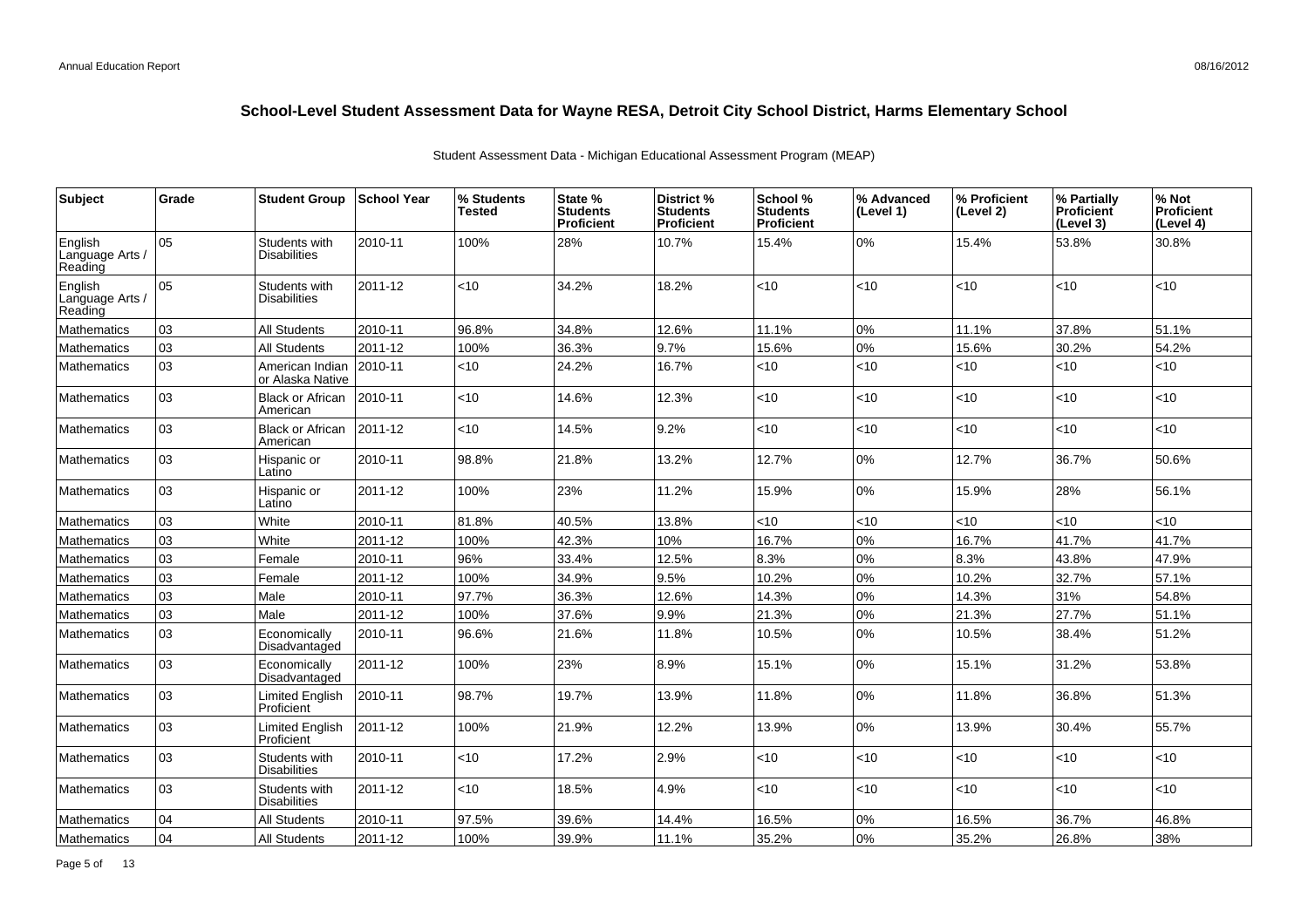| Subject            | Grade | <b>Student Group</b>                 | ∣School Year | % Students<br><b>Tested</b> | State %<br><b>Students</b><br>Proficient | District %<br><b>Students</b><br><b>Proficient</b> | School %<br><b>Students</b><br><b>Proficient</b> | % Advanced<br>(Level 1) | % Proficient<br>(Level 2) | % Partially<br><b>Proficient</b><br>(Level 3) | % Not<br>Proficient<br>(Level 4) |
|--------------------|-------|--------------------------------------|--------------|-----------------------------|------------------------------------------|----------------------------------------------------|--------------------------------------------------|-------------------------|---------------------------|-----------------------------------------------|----------------------------------|
| <b>Mathematics</b> | 04    | American Indian<br>or Alaska Native  | 2010-11      | <10                         | 25.8%                                    | 14.3%                                              | < 10                                             | <10                     | $<$ 10                    | <10                                           | < 10                             |
| <b>Mathematics</b> | 04    | American Indian<br>or Alaska Native  | 2011-12      | $<$ 10                      | 29.9%                                    | 30.8%                                              | <10                                              | <10                     | <10                       | < 10                                          | <10                              |
| <b>Mathematics</b> | 104   | <b>Black or African</b><br>American  | 2010-11      | $<$ 10                      | 17.3%                                    | 14%                                                | < 10                                             | <10                     | < 10                      | < 10                                          | < 10                             |
| <b>Mathematics</b> | 104   | <b>Black or African</b><br>American  | 2011-12      | <10                         | 15.9%                                    | 9.7%                                               | < 10                                             | <10                     | <10                       | <10                                           | $<10$                            |
| <b>Mathematics</b> | 04    | Hispanic or<br>Latino                | 2010-11      | 98.4%                       | 25.1%                                    | 13.3%                                              | 17.5%                                            | 0%                      | 17.5%                     | 39.7%                                         | 42.9%                            |
| <b>Mathematics</b> | 104   | Hispanic or<br>Latino                | 2011-12      | 100%                        | 26.1%                                    | 16.6%                                              | 35.5%                                            | 0%                      | 35.5%                     | 27.4%                                         | 37.1%                            |
| Mathematics        | 04    | White                                | 2010-11      | 100%                        | 46%                                      | 14.6%                                              | 9.1%                                             | $0\%$                   | 9.1%                      | 27.3%                                         | 63.6%                            |
| <b>Mathematics</b> | 04    | White                                | 2011-12      | $<$ 10                      | 46.4%                                    | 16.3%                                              | < 10                                             | < 10                    | < 10                      | <10                                           | <10                              |
| <b>Mathematics</b> | 04    | Female                               | 2010-11      | 93.9%                       | 37.8%                                    | 13.9%                                              | 19.4%                                            | 0%                      | 19.4%                     | 32.3%                                         | 48.4%                            |
| <b>Mathematics</b> | 04    | Female                               | 2011-12      | 100%                        | 38.5%                                    | 10.9%                                              | 32.4%                                            | $0\%$                   | 32.4%                     | 29.7%                                         | 37.8%                            |
| <b>Mathematics</b> | 04    | Male                                 | 2010-11      | 100%                        | 41.4%                                    | 15%                                                | 14.6%                                            | $0\%$                   | 14.6%                     | 39.6%                                         | 45.8%                            |
| <b>Mathematics</b> | 04    | Male                                 | 2011-12      | 100%                        | 41.2%                                    | 11.3%                                              | 38.2%                                            | $0\%$                   | 38.2%                     | 23.5%                                         | 38.2%                            |
| <b>Mathematics</b> | 04    | Economically<br>Disadvantaged        | 2010-11      | 97.5%                       | 25.3%                                    | 14.3%                                              | 16.7%                                            | 0%                      | 16.7%                     | 37.2%                                         | 46.2%                            |
| <b>Mathematics</b> | 04    | Economically<br>Disadvantaged        | 2011-12      | 100%                        | 25.3%                                    | 10.3%                                              | 34.8%                                            | 0%                      | 34.8%                     | 27.5%                                         | 37.7%                            |
| <b>Mathematics</b> | 104   | <b>Limited English</b><br>Proficient | 2010-11      | 100%                        | 19.2%                                    | 15.9%                                              | 15.4%                                            | 0%                      | 15.4%                     | 41.5%                                         | 43.1%                            |
| <b>Mathematics</b> | 104   | <b>Limited English</b><br>Proficient | 2011-12      | 100%                        | 20.9%                                    | 18%                                                | 33.9%                                            | 0%                      | 33.9%                     | 29%                                           | 37.1%                            |
| <b>Mathematics</b> | 104   | Students with<br><b>Disabilities</b> | 2010-11      | $<$ 10                      | 18.2%                                    | 6.3%                                               | < 10                                             | <10                     | < 10                      | <10                                           | < 10                             |
| <b>Mathematics</b> | 04    | Students with<br><b>Disabilities</b> | 2011-12      | $<$ 10                      | 18.3%                                    | 7.1%                                               | < 10                                             | < 10                    | < 10                      | <10                                           | <10                              |
| <b>Mathematics</b> | 05    | <b>All Students</b>                  | 2010-11      | 100%                        | 38.5%                                    | 13.9%                                              | 30.5%                                            | 2.4%                    | 28%                       | 25.6%                                         | 43.9%                            |
| <b>Mathematics</b> | 05    | <b>All Students</b>                  | 2011-12      | 100%                        | 39.6%                                    | 11.4%                                              | 32.8%                                            | 1.5%                    | 31.3%                     | 26.9%                                         | 40.3%                            |
| <b>Mathematics</b> | 05    | American Indian<br>or Alaska Native  | 2011-12      | <10                         | 25.2%                                    | <10                                                | <10                                              | $<$ 10                  | < 10                      | < 10                                          | $<$ 10                           |
| <b>Mathematics</b> | 05    | <b>Black or African</b><br>American  | 2010-11      | $<$ 10                      | 17.5%                                    | 13.3%                                              | < 10                                             | <10                     | <10                       | < 10                                          | < 10                             |
| Mathematics        | 05    | <b>Black or African</b><br>American  | 2011-12      | <10                         | 17%                                      | 9.8%                                               | <10                                              | <10                     | < 10                      | < 10                                          | < 10                             |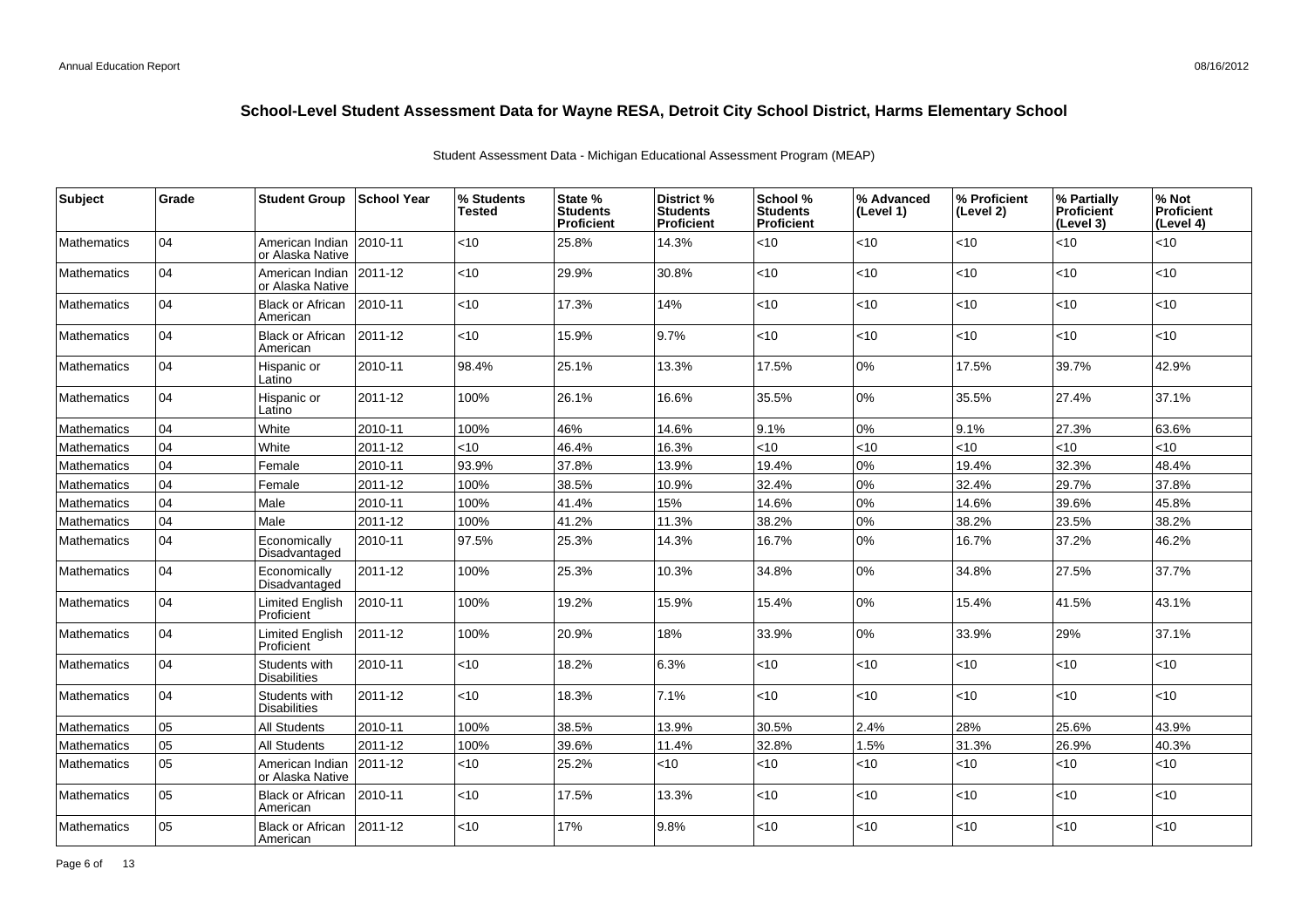| 05<br>15.3%<br>28.8%<br>1.5%<br>28.8%<br>42.4%<br>Hispanic or<br>2010-11<br>100%<br>24.6%<br>27.3%<br>Mathematics<br>Latino<br>05<br>26.2%<br>17.7%<br>35.2%<br>1.9%<br>33.3%<br>31.5%<br>2011-12<br>100%<br>33.3%<br>Hispanic or<br><b>Mathematics</b><br>Latino<br>45.5%<br>15.8%<br>36.4%<br>9.1%<br>05<br>White<br>2010-11<br>100%<br>44.2%<br>27.3%<br>18.2%<br>Mathematics<br>05<br>White<br>2011-12<br>45.7%<br>15.9%<br><10<br><10<br><10<br><10<br><10<br><10<br>Mathematics<br>50%<br>05<br>100%<br>36.3%<br>13.3%<br>23.8%<br>0%<br>23.8%<br>26.2%<br>2010-11<br>Female<br><b>Mathematics</b><br>05<br>0%<br>42.3%<br>2011-12<br>100%<br>37.5%<br>9.8%<br>26.9%<br>26.9%<br>30.8%<br><b>Mathematics</b><br>Female<br>05<br>5%<br>40.6%<br>14.5%<br>37.5%<br>32.5%<br>25%<br>37.5%<br>Male<br>2010-11<br>100%<br><b>Mathematics</b><br>05<br>39%<br>41.6%<br>2.4%<br>24.4%<br>Male<br>2011-12<br>100%<br>12.9%<br>36.6%<br>34.1%<br><b>Mathematics</b><br>05<br>43%<br>Economically<br>24.1%<br>2.5%<br>27.8%<br>26.6%<br><b>Mathematics</b><br>2010-11<br>100%<br>13.2%<br>30.4%<br>Disadvantaged<br>05<br>24.9%<br>32.3%<br>24.6%<br>41.5%<br>Economically<br>2011-12<br>100%<br>10.8%<br>33.8%<br>1.5%<br><b>Mathematics</b><br>Disadvantaged<br>45.5%<br>05<br>2010-11<br>100%<br>18%<br>17.6%<br>27.3%<br>1.5%<br>25.8%<br>27.3%<br>Limited English<br><b>Mathematics</b><br>Proficient<br>05<br><b>Limited English</b><br>2011-12<br>100%<br>21.7%<br>35.1%<br>1.8%<br>33.3%<br>31.6%<br>33.3%<br>21%<br>Mathematics<br>Proficient<br>l 05<br>2010-11<br>100%<br>3.8%<br>7.7%<br>0%<br>7.7%<br>23.1%<br>69.2%<br>Students with<br>14.4%<br>Mathematics<br><b>Disabilities</b><br>05<br>16%<br>4.9%<br><10<br>$<$ 10<br>Students with<br>2011-12<br><10<br>$<$ 10<br>$<$ 10<br><10<br><b>Mathematics</b><br><b>Disabilities</b><br>05<br>100%<br>17.4%<br>3.7%<br>7.3%<br>1.2%<br>6.1%<br>26.8%<br>65.9%<br><b>All Students</b><br>2010-11<br>Science<br>0%<br>05<br>4.3%<br>4.3%<br>26.1%<br>69.6%<br>2011-12<br>100%<br>15.3%<br>2.8%<br>Science<br><b>All Students</b><br>lo5<br>0%<br>2011-12<br>$<$ 10<br>8.2%<br>$<$ 10<br><10<br>< 10<br><10<br><10<br>Science<br>American Indian<br>or Alaska Native<br>05<br>2010-11<br><10<br>4.1%<br>3.8%<br><10<br>10<br><10<br>Science<br><b>Black or African</b><br>$<$ 10<br>$<$ 10<br>American<br>05<br>2011-12<br><10<br><10<br><b>Black or African</b><br><10<br>3.2%<br>2.9%<br>< 10<br>< 10<br><10<br>Science<br>American<br>05<br>2010-11<br>100%<br>7.4%<br>2.7%<br>6.1%<br>1.5%<br>4.5%<br>27.3%<br>66.7%<br>Science<br>Hispanic or<br>Latino<br>05<br>6.2%<br>3.1%<br>3.6%<br>0%<br>25.5%<br>70.9%<br>Science<br>Hispanic or<br>2011-12<br>100%<br>3.6%<br>Latino<br>05<br>0%<br>White<br>100%<br>21.4%<br>2.9%<br>18.2%<br>18.2%<br>18.2%<br>63.6%<br>2010-11<br>Science<br>0%<br>05<br>0%<br>0%<br>20%<br>80%<br>White<br>100%<br>18.9%<br>1.4%<br>2011-12<br>Science<br>05<br>0%<br>66.7%<br>28.6%<br>100%<br>15.5%<br>3.6%<br>4.8%<br>4.8%<br>Science<br>Female<br>2010-11<br>Science<br>2011-12<br>100%<br>13.6% | Subject | Grade | <b>Student Group</b> | ∣School Year | % Students<br><b>Tested</b> | State %<br><b>Students</b><br><b>Proficient</b> | District %<br><b>Students</b><br><b>Proficient</b> | School %<br><b>Students</b><br><b>Proficient</b> | % Advanced<br>(Level 1) | % Proficient<br>(Level 2) | % Partially<br>Proficient<br>(Level 3) | % Not<br><b>Proficient</b><br>(Level 4) |
|----------------------------------------------------------------------------------------------------------------------------------------------------------------------------------------------------------------------------------------------------------------------------------------------------------------------------------------------------------------------------------------------------------------------------------------------------------------------------------------------------------------------------------------------------------------------------------------------------------------------------------------------------------------------------------------------------------------------------------------------------------------------------------------------------------------------------------------------------------------------------------------------------------------------------------------------------------------------------------------------------------------------------------------------------------------------------------------------------------------------------------------------------------------------------------------------------------------------------------------------------------------------------------------------------------------------------------------------------------------------------------------------------------------------------------------------------------------------------------------------------------------------------------------------------------------------------------------------------------------------------------------------------------------------------------------------------------------------------------------------------------------------------------------------------------------------------------------------------------------------------------------------------------------------------------------------------------------------------------------------------------------------------------------------------------------------------------------------------------------------------------------------------------------------------------------------------------------------------------------------------------------------------------------------------------------------------------------------------------------------------------------------------------------------------------------------------------------------------------------------------------------------------------------------------------------------------------------------------------------------------------------------------------------------------------------------------------------------------------------------------------------------------------------------------------------------------------------------------------------------------------------------------------------------------------------------------------------------------------------------------------------------------------------------------------------------------------------------|---------|-------|----------------------|--------------|-----------------------------|-------------------------------------------------|----------------------------------------------------|--------------------------------------------------|-------------------------|---------------------------|----------------------------------------|-----------------------------------------|
|                                                                                                                                                                                                                                                                                                                                                                                                                                                                                                                                                                                                                                                                                                                                                                                                                                                                                                                                                                                                                                                                                                                                                                                                                                                                                                                                                                                                                                                                                                                                                                                                                                                                                                                                                                                                                                                                                                                                                                                                                                                                                                                                                                                                                                                                                                                                                                                                                                                                                                                                                                                                                                                                                                                                                                                                                                                                                                                                                                                                                                                                                              |         |       |                      |              |                             |                                                 |                                                    |                                                  |                         |                           |                                        |                                         |
|                                                                                                                                                                                                                                                                                                                                                                                                                                                                                                                                                                                                                                                                                                                                                                                                                                                                                                                                                                                                                                                                                                                                                                                                                                                                                                                                                                                                                                                                                                                                                                                                                                                                                                                                                                                                                                                                                                                                                                                                                                                                                                                                                                                                                                                                                                                                                                                                                                                                                                                                                                                                                                                                                                                                                                                                                                                                                                                                                                                                                                                                                              |         |       |                      |              |                             |                                                 |                                                    |                                                  |                         |                           |                                        |                                         |
|                                                                                                                                                                                                                                                                                                                                                                                                                                                                                                                                                                                                                                                                                                                                                                                                                                                                                                                                                                                                                                                                                                                                                                                                                                                                                                                                                                                                                                                                                                                                                                                                                                                                                                                                                                                                                                                                                                                                                                                                                                                                                                                                                                                                                                                                                                                                                                                                                                                                                                                                                                                                                                                                                                                                                                                                                                                                                                                                                                                                                                                                                              |         |       |                      |              |                             |                                                 |                                                    |                                                  |                         |                           |                                        |                                         |
|                                                                                                                                                                                                                                                                                                                                                                                                                                                                                                                                                                                                                                                                                                                                                                                                                                                                                                                                                                                                                                                                                                                                                                                                                                                                                                                                                                                                                                                                                                                                                                                                                                                                                                                                                                                                                                                                                                                                                                                                                                                                                                                                                                                                                                                                                                                                                                                                                                                                                                                                                                                                                                                                                                                                                                                                                                                                                                                                                                                                                                                                                              |         |       |                      |              |                             |                                                 |                                                    |                                                  |                         |                           |                                        |                                         |
|                                                                                                                                                                                                                                                                                                                                                                                                                                                                                                                                                                                                                                                                                                                                                                                                                                                                                                                                                                                                                                                                                                                                                                                                                                                                                                                                                                                                                                                                                                                                                                                                                                                                                                                                                                                                                                                                                                                                                                                                                                                                                                                                                                                                                                                                                                                                                                                                                                                                                                                                                                                                                                                                                                                                                                                                                                                                                                                                                                                                                                                                                              |         |       |                      |              |                             |                                                 |                                                    |                                                  |                         |                           |                                        |                                         |
|                                                                                                                                                                                                                                                                                                                                                                                                                                                                                                                                                                                                                                                                                                                                                                                                                                                                                                                                                                                                                                                                                                                                                                                                                                                                                                                                                                                                                                                                                                                                                                                                                                                                                                                                                                                                                                                                                                                                                                                                                                                                                                                                                                                                                                                                                                                                                                                                                                                                                                                                                                                                                                                                                                                                                                                                                                                                                                                                                                                                                                                                                              |         |       |                      |              |                             |                                                 |                                                    |                                                  |                         |                           |                                        |                                         |
|                                                                                                                                                                                                                                                                                                                                                                                                                                                                                                                                                                                                                                                                                                                                                                                                                                                                                                                                                                                                                                                                                                                                                                                                                                                                                                                                                                                                                                                                                                                                                                                                                                                                                                                                                                                                                                                                                                                                                                                                                                                                                                                                                                                                                                                                                                                                                                                                                                                                                                                                                                                                                                                                                                                                                                                                                                                                                                                                                                                                                                                                                              |         |       |                      |              |                             |                                                 |                                                    |                                                  |                         |                           |                                        |                                         |
|                                                                                                                                                                                                                                                                                                                                                                                                                                                                                                                                                                                                                                                                                                                                                                                                                                                                                                                                                                                                                                                                                                                                                                                                                                                                                                                                                                                                                                                                                                                                                                                                                                                                                                                                                                                                                                                                                                                                                                                                                                                                                                                                                                                                                                                                                                                                                                                                                                                                                                                                                                                                                                                                                                                                                                                                                                                                                                                                                                                                                                                                                              |         |       |                      |              |                             |                                                 |                                                    |                                                  |                         |                           |                                        |                                         |
|                                                                                                                                                                                                                                                                                                                                                                                                                                                                                                                                                                                                                                                                                                                                                                                                                                                                                                                                                                                                                                                                                                                                                                                                                                                                                                                                                                                                                                                                                                                                                                                                                                                                                                                                                                                                                                                                                                                                                                                                                                                                                                                                                                                                                                                                                                                                                                                                                                                                                                                                                                                                                                                                                                                                                                                                                                                                                                                                                                                                                                                                                              |         |       |                      |              |                             |                                                 |                                                    |                                                  |                         |                           |                                        |                                         |
|                                                                                                                                                                                                                                                                                                                                                                                                                                                                                                                                                                                                                                                                                                                                                                                                                                                                                                                                                                                                                                                                                                                                                                                                                                                                                                                                                                                                                                                                                                                                                                                                                                                                                                                                                                                                                                                                                                                                                                                                                                                                                                                                                                                                                                                                                                                                                                                                                                                                                                                                                                                                                                                                                                                                                                                                                                                                                                                                                                                                                                                                                              |         |       |                      |              |                             |                                                 |                                                    |                                                  |                         |                           |                                        |                                         |
|                                                                                                                                                                                                                                                                                                                                                                                                                                                                                                                                                                                                                                                                                                                                                                                                                                                                                                                                                                                                                                                                                                                                                                                                                                                                                                                                                                                                                                                                                                                                                                                                                                                                                                                                                                                                                                                                                                                                                                                                                                                                                                                                                                                                                                                                                                                                                                                                                                                                                                                                                                                                                                                                                                                                                                                                                                                                                                                                                                                                                                                                                              |         |       |                      |              |                             |                                                 |                                                    |                                                  |                         |                           |                                        |                                         |
|                                                                                                                                                                                                                                                                                                                                                                                                                                                                                                                                                                                                                                                                                                                                                                                                                                                                                                                                                                                                                                                                                                                                                                                                                                                                                                                                                                                                                                                                                                                                                                                                                                                                                                                                                                                                                                                                                                                                                                                                                                                                                                                                                                                                                                                                                                                                                                                                                                                                                                                                                                                                                                                                                                                                                                                                                                                                                                                                                                                                                                                                                              |         |       |                      |              |                             |                                                 |                                                    |                                                  |                         |                           |                                        |                                         |
|                                                                                                                                                                                                                                                                                                                                                                                                                                                                                                                                                                                                                                                                                                                                                                                                                                                                                                                                                                                                                                                                                                                                                                                                                                                                                                                                                                                                                                                                                                                                                                                                                                                                                                                                                                                                                                                                                                                                                                                                                                                                                                                                                                                                                                                                                                                                                                                                                                                                                                                                                                                                                                                                                                                                                                                                                                                                                                                                                                                                                                                                                              |         |       |                      |              |                             |                                                 |                                                    |                                                  |                         |                           |                                        |                                         |
|                                                                                                                                                                                                                                                                                                                                                                                                                                                                                                                                                                                                                                                                                                                                                                                                                                                                                                                                                                                                                                                                                                                                                                                                                                                                                                                                                                                                                                                                                                                                                                                                                                                                                                                                                                                                                                                                                                                                                                                                                                                                                                                                                                                                                                                                                                                                                                                                                                                                                                                                                                                                                                                                                                                                                                                                                                                                                                                                                                                                                                                                                              |         |       |                      |              |                             |                                                 |                                                    |                                                  |                         |                           |                                        |                                         |
|                                                                                                                                                                                                                                                                                                                                                                                                                                                                                                                                                                                                                                                                                                                                                                                                                                                                                                                                                                                                                                                                                                                                                                                                                                                                                                                                                                                                                                                                                                                                                                                                                                                                                                                                                                                                                                                                                                                                                                                                                                                                                                                                                                                                                                                                                                                                                                                                                                                                                                                                                                                                                                                                                                                                                                                                                                                                                                                                                                                                                                                                                              |         |       |                      |              |                             |                                                 |                                                    |                                                  |                         |                           |                                        |                                         |
|                                                                                                                                                                                                                                                                                                                                                                                                                                                                                                                                                                                                                                                                                                                                                                                                                                                                                                                                                                                                                                                                                                                                                                                                                                                                                                                                                                                                                                                                                                                                                                                                                                                                                                                                                                                                                                                                                                                                                                                                                                                                                                                                                                                                                                                                                                                                                                                                                                                                                                                                                                                                                                                                                                                                                                                                                                                                                                                                                                                                                                                                                              |         |       |                      |              |                             |                                                 |                                                    |                                                  |                         |                           |                                        |                                         |
|                                                                                                                                                                                                                                                                                                                                                                                                                                                                                                                                                                                                                                                                                                                                                                                                                                                                                                                                                                                                                                                                                                                                                                                                                                                                                                                                                                                                                                                                                                                                                                                                                                                                                                                                                                                                                                                                                                                                                                                                                                                                                                                                                                                                                                                                                                                                                                                                                                                                                                                                                                                                                                                                                                                                                                                                                                                                                                                                                                                                                                                                                              |         |       |                      |              |                             |                                                 |                                                    |                                                  |                         |                           |                                        |                                         |
|                                                                                                                                                                                                                                                                                                                                                                                                                                                                                                                                                                                                                                                                                                                                                                                                                                                                                                                                                                                                                                                                                                                                                                                                                                                                                                                                                                                                                                                                                                                                                                                                                                                                                                                                                                                                                                                                                                                                                                                                                                                                                                                                                                                                                                                                                                                                                                                                                                                                                                                                                                                                                                                                                                                                                                                                                                                                                                                                                                                                                                                                                              |         |       |                      |              |                             |                                                 |                                                    |                                                  |                         |                           |                                        |                                         |
|                                                                                                                                                                                                                                                                                                                                                                                                                                                                                                                                                                                                                                                                                                                                                                                                                                                                                                                                                                                                                                                                                                                                                                                                                                                                                                                                                                                                                                                                                                                                                                                                                                                                                                                                                                                                                                                                                                                                                                                                                                                                                                                                                                                                                                                                                                                                                                                                                                                                                                                                                                                                                                                                                                                                                                                                                                                                                                                                                                                                                                                                                              |         |       |                      |              |                             |                                                 |                                                    |                                                  |                         |                           |                                        |                                         |
|                                                                                                                                                                                                                                                                                                                                                                                                                                                                                                                                                                                                                                                                                                                                                                                                                                                                                                                                                                                                                                                                                                                                                                                                                                                                                                                                                                                                                                                                                                                                                                                                                                                                                                                                                                                                                                                                                                                                                                                                                                                                                                                                                                                                                                                                                                                                                                                                                                                                                                                                                                                                                                                                                                                                                                                                                                                                                                                                                                                                                                                                                              |         |       |                      |              |                             |                                                 |                                                    |                                                  |                         |                           |                                        |                                         |
|                                                                                                                                                                                                                                                                                                                                                                                                                                                                                                                                                                                                                                                                                                                                                                                                                                                                                                                                                                                                                                                                                                                                                                                                                                                                                                                                                                                                                                                                                                                                                                                                                                                                                                                                                                                                                                                                                                                                                                                                                                                                                                                                                                                                                                                                                                                                                                                                                                                                                                                                                                                                                                                                                                                                                                                                                                                                                                                                                                                                                                                                                              |         |       |                      |              |                             |                                                 |                                                    |                                                  |                         |                           |                                        |                                         |
|                                                                                                                                                                                                                                                                                                                                                                                                                                                                                                                                                                                                                                                                                                                                                                                                                                                                                                                                                                                                                                                                                                                                                                                                                                                                                                                                                                                                                                                                                                                                                                                                                                                                                                                                                                                                                                                                                                                                                                                                                                                                                                                                                                                                                                                                                                                                                                                                                                                                                                                                                                                                                                                                                                                                                                                                                                                                                                                                                                                                                                                                                              |         |       |                      |              |                             |                                                 |                                                    |                                                  |                         |                           |                                        |                                         |
|                                                                                                                                                                                                                                                                                                                                                                                                                                                                                                                                                                                                                                                                                                                                                                                                                                                                                                                                                                                                                                                                                                                                                                                                                                                                                                                                                                                                                                                                                                                                                                                                                                                                                                                                                                                                                                                                                                                                                                                                                                                                                                                                                                                                                                                                                                                                                                                                                                                                                                                                                                                                                                                                                                                                                                                                                                                                                                                                                                                                                                                                                              |         |       |                      |              |                             |                                                 |                                                    |                                                  |                         |                           |                                        |                                         |
|                                                                                                                                                                                                                                                                                                                                                                                                                                                                                                                                                                                                                                                                                                                                                                                                                                                                                                                                                                                                                                                                                                                                                                                                                                                                                                                                                                                                                                                                                                                                                                                                                                                                                                                                                                                                                                                                                                                                                                                                                                                                                                                                                                                                                                                                                                                                                                                                                                                                                                                                                                                                                                                                                                                                                                                                                                                                                                                                                                                                                                                                                              |         |       |                      |              |                             |                                                 |                                                    |                                                  |                         |                           |                                        |                                         |
|                                                                                                                                                                                                                                                                                                                                                                                                                                                                                                                                                                                                                                                                                                                                                                                                                                                                                                                                                                                                                                                                                                                                                                                                                                                                                                                                                                                                                                                                                                                                                                                                                                                                                                                                                                                                                                                                                                                                                                                                                                                                                                                                                                                                                                                                                                                                                                                                                                                                                                                                                                                                                                                                                                                                                                                                                                                                                                                                                                                                                                                                                              |         | 05    | Female               |              |                             |                                                 | 2.6%                                               | 0%                                               | 0%                      | 0%                        | 17.9%                                  | 82.1%                                   |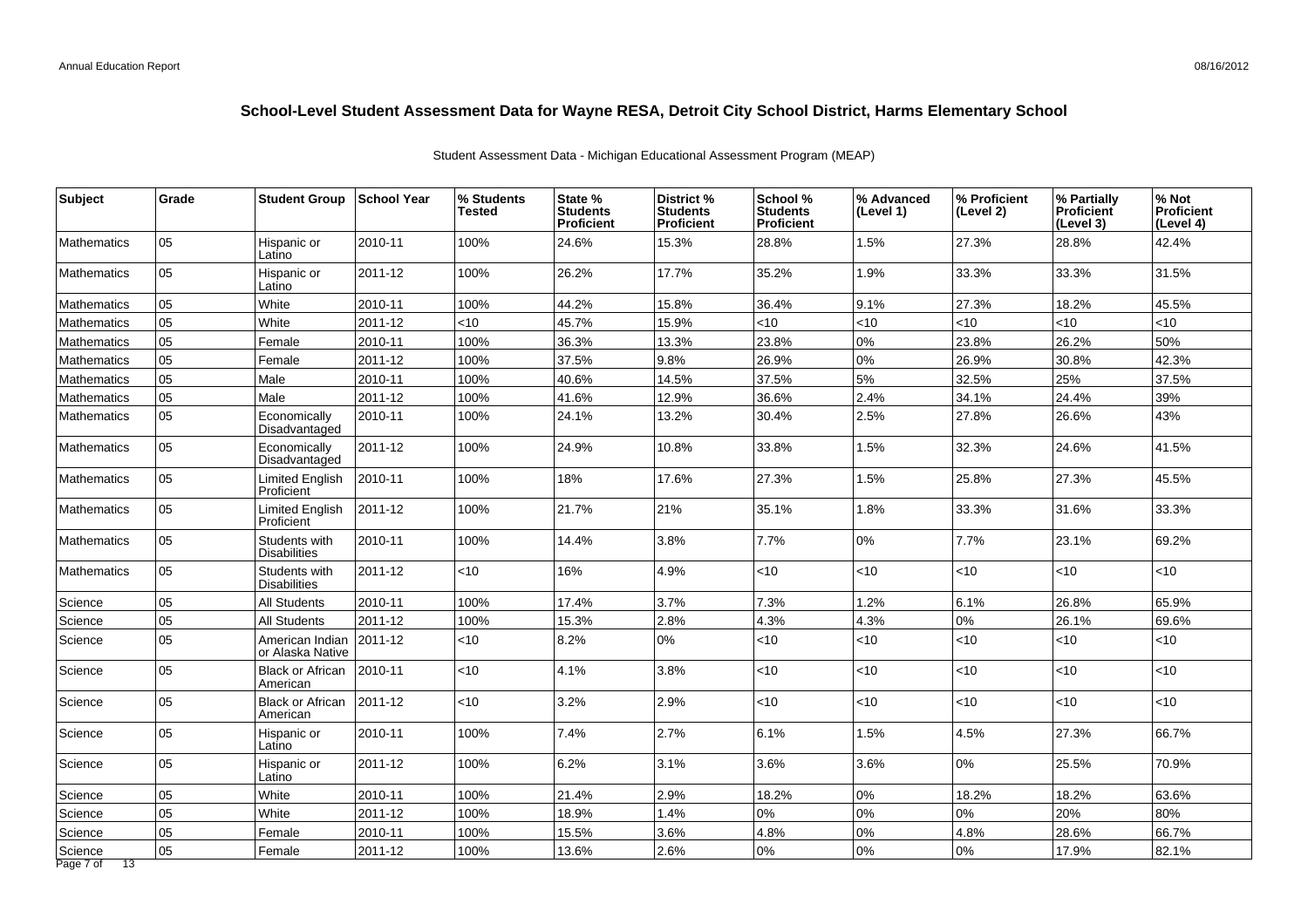| Subject | <b>Grade</b> | <b>Student Group</b>                 | School Year | % Students<br>Tested | State %<br><b>Students</b><br><b>Proficient</b> | <b>District</b> %<br>Students<br>Proficient | School %<br><b>Students</b><br>Proficient | % Advanced<br>$ $ (Level 1) | % Proficient<br>(Level 2) | % Partially<br><b>Proficient</b><br> (Level 3) | % Not<br>Proficient<br>(Level 4) |
|---------|--------------|--------------------------------------|-------------|----------------------|-------------------------------------------------|---------------------------------------------|-------------------------------------------|-----------------------------|---------------------------|------------------------------------------------|----------------------------------|
| Science | 05           | Male                                 | 2010-11     | 100%                 | 19.1%                                           | 3.8%                                        | 10%                                       | 2.5%                        | 7.5%                      | 25%                                            | 65%                              |
| Science | 05           | Male                                 | 2011-12     | 100%                 | 17%                                             | 3%                                          | 7.3%                                      | 7.3%                        | 10%                       | 31.7%                                          | 61%                              |
| Science | 05           | Economically<br>Disadvantaged        | 2010-11     | 100%                 | 8.3%                                            | 3.5%                                        | 6.3%                                      | 1.3%                        | 5.1%                      | 26.6%                                          | 67.1%                            |
| Science | 05           | Economically<br>Disadvantaged        | 2011-12     | 100%                 | 7%                                              | 2.3%                                        | 4.5%                                      | 4.5%                        | 10%                       | 27.3%                                          | 68.2%                            |
| Science | 05           | <b>Limited English</b><br>Proficient | 2010-11     | 100%                 | 2%                                              | 3.5%                                        | 6.1%                                      | 1.5%                        | 4.5%                      | 25.8%                                          | 68.2%                            |
| Science | 05           | <b>Limited English</b><br>Proficient | 2011-12     | 100%                 | 2.5%                                            | 3%                                          | 5.2%                                      | 5.2%                        | 10%                       | 27.6%                                          | 67.2%                            |
| Science | 05           | Students with<br><b>Disabilities</b> | 2010-11     | 100%                 | 5.8%                                            | 0.8%                                        | 10%                                       | 0%                          | 10%                       | 15.4%                                          | 84.6%                            |
| Science | 05           | Students with<br>l Disabilities      | 2011-12     | $ $ < 10             | 5.5%                                            | 1.7%                                        | < 10                                      | $ $ < 10                    | < 10                      | $ $ < 10                                       | $ $ < 10                         |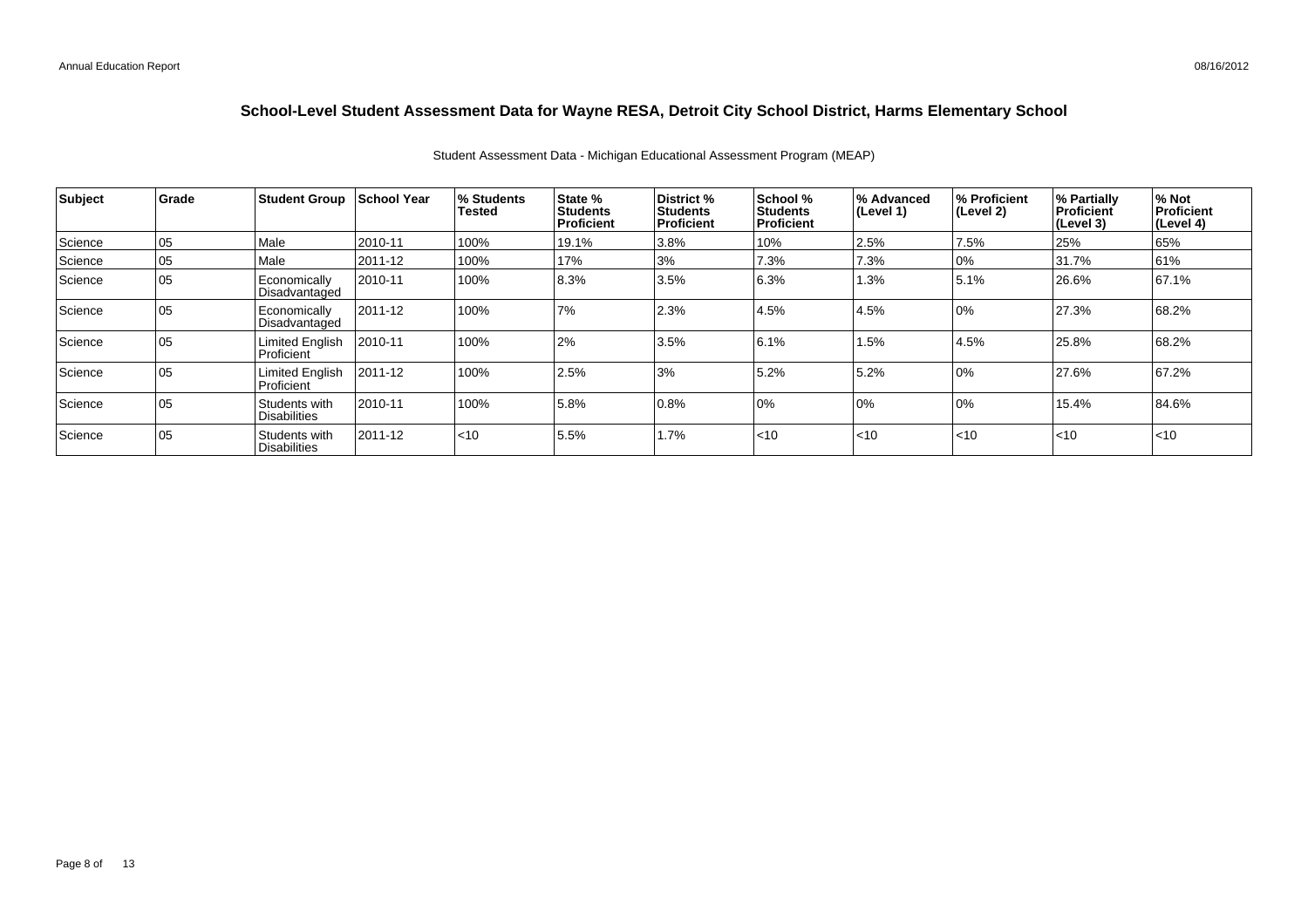Student Assessment Data - Michigan Merit Examination (MME)

| Subject | <b>Grade</b> | ⊺Student Group | School Year | <b>Students</b> l%<br>'Testeo | <b>State %</b><br>Students<br>Proficient | District %<br>Students<br><b>Proficient</b> | School %<br>Students<br>' Proficien. | /۱۵<br>Advanced<br>ILevel 1 | % Proficient<br>(Level 2) | <b>My Partially</b><br>Proficient<br>(Level 3) | % Not<br>Proficient<br>l (Level 4 |
|---------|--------------|----------------|-------------|-------------------------------|------------------------------------------|---------------------------------------------|--------------------------------------|-----------------------------|---------------------------|------------------------------------------------|-----------------------------------|
|---------|--------------|----------------|-------------|-------------------------------|------------------------------------------|---------------------------------------------|--------------------------------------|-----------------------------|---------------------------|------------------------------------------------|-----------------------------------|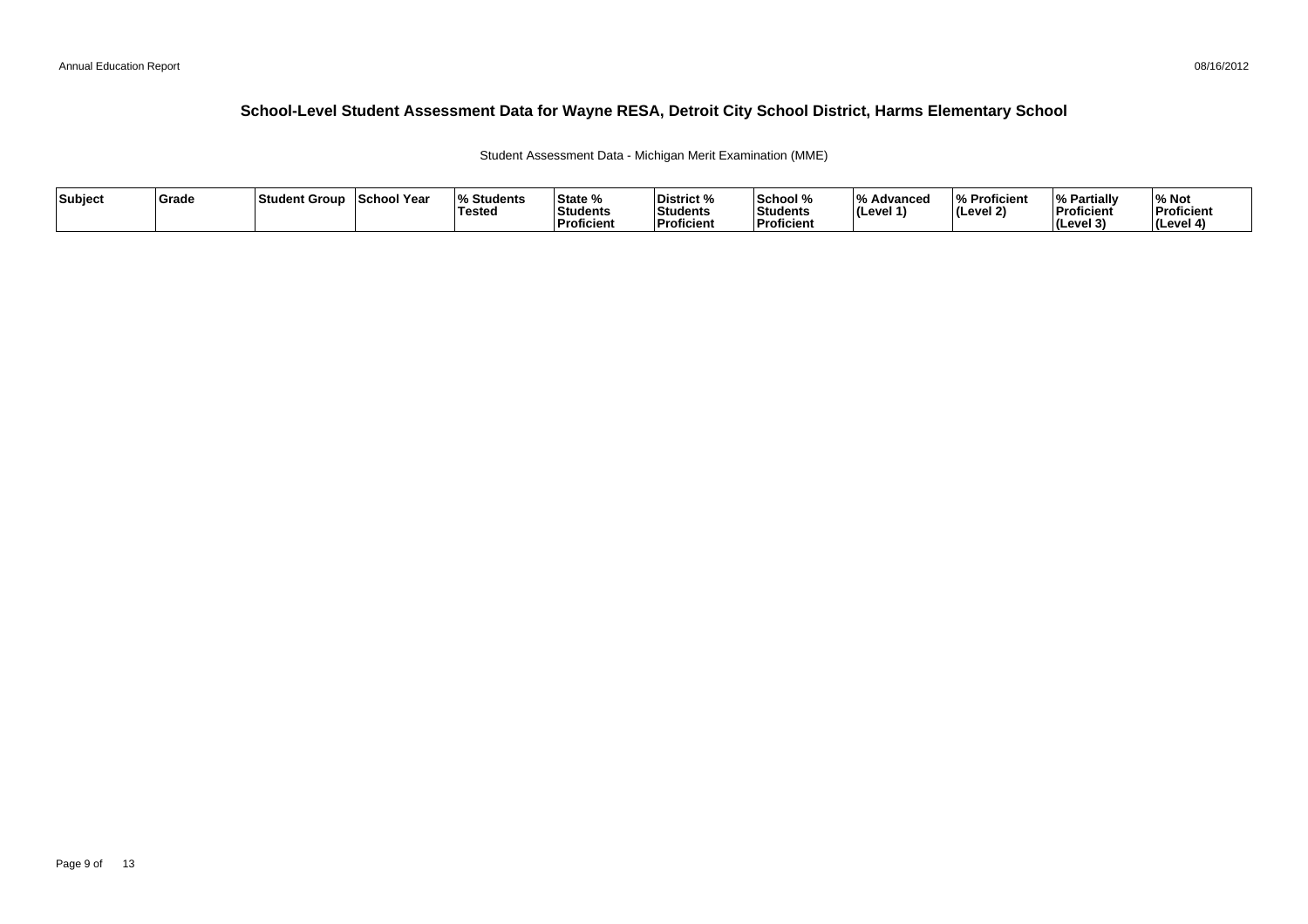Student Assessment Data - MI-Access : Functional Independence

| Subject | Grade | Student Group | <b>School Year</b> | $\Omega$<br>Students<br><b>Tested</b> | <b>State % Students District %</b><br>'Proficient | Students<br>Proficient | School %<br>Students<br><b>Proficient</b> | % Surpassed<br>(Level 1 | % Attained<br>l (Level 2) | ∣% Emeraina<br>$ $ (Level 3) |
|---------|-------|---------------|--------------------|---------------------------------------|---------------------------------------------------|------------------------|-------------------------------------------|-------------------------|---------------------------|------------------------------|
|---------|-------|---------------|--------------------|---------------------------------------|---------------------------------------------------|------------------------|-------------------------------------------|-------------------------|---------------------------|------------------------------|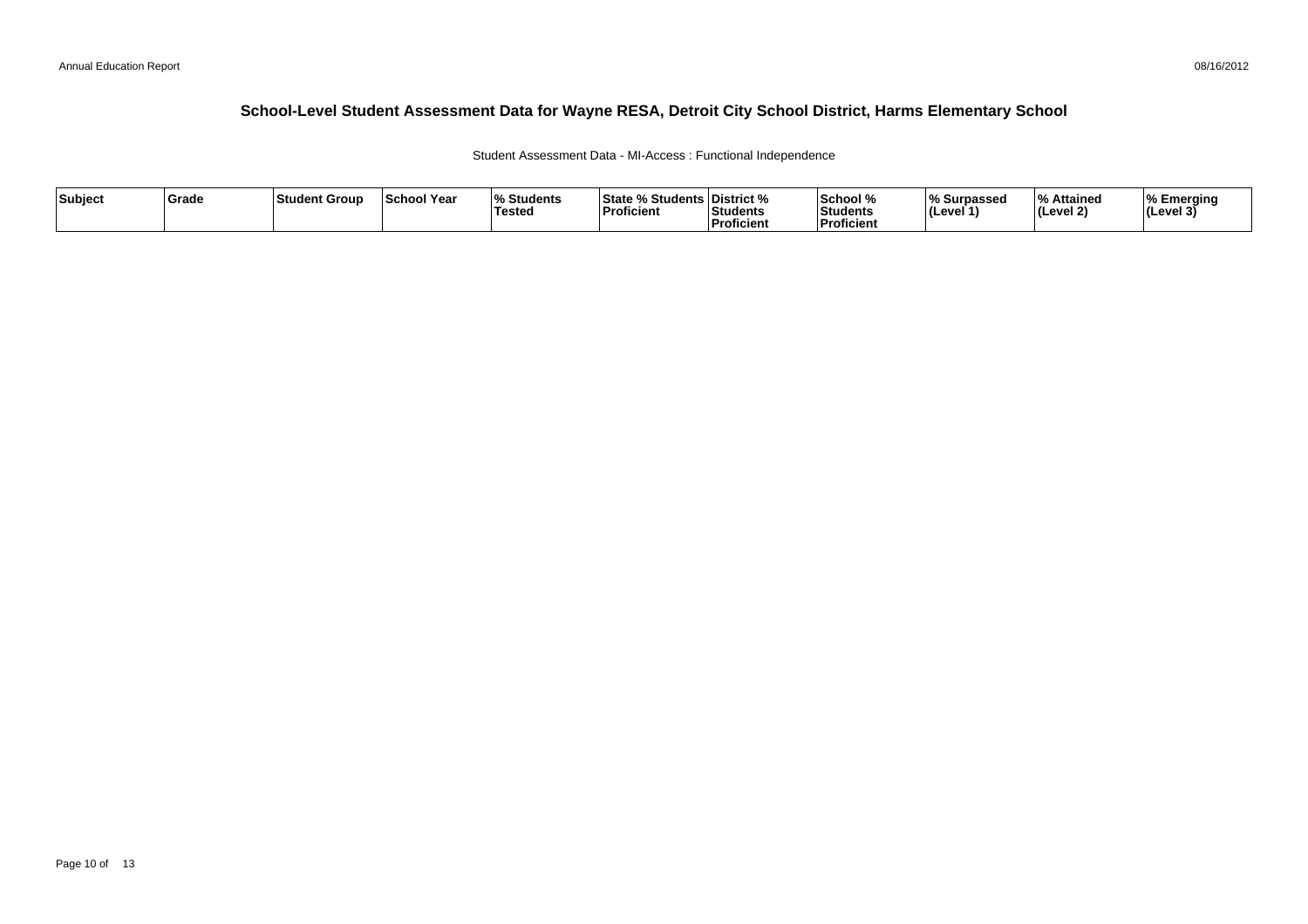Student Assessment Data - MI-Access : Supported Independence

| Subject | Grade | Student Group | <b>School Year</b> | $\Omega$<br>Students<br><b>Tested</b> | <b>State % Students District %</b><br>'Proficient | Students<br>Proficient | School %<br>Students<br><b>Proficient</b> | % Surpassed<br>(Level 1 | % Attained<br>l (Level 2) | ∣% Emeraina<br>$ $ (Level 3) |
|---------|-------|---------------|--------------------|---------------------------------------|---------------------------------------------------|------------------------|-------------------------------------------|-------------------------|---------------------------|------------------------------|
|---------|-------|---------------|--------------------|---------------------------------------|---------------------------------------------------|------------------------|-------------------------------------------|-------------------------|---------------------------|------------------------------|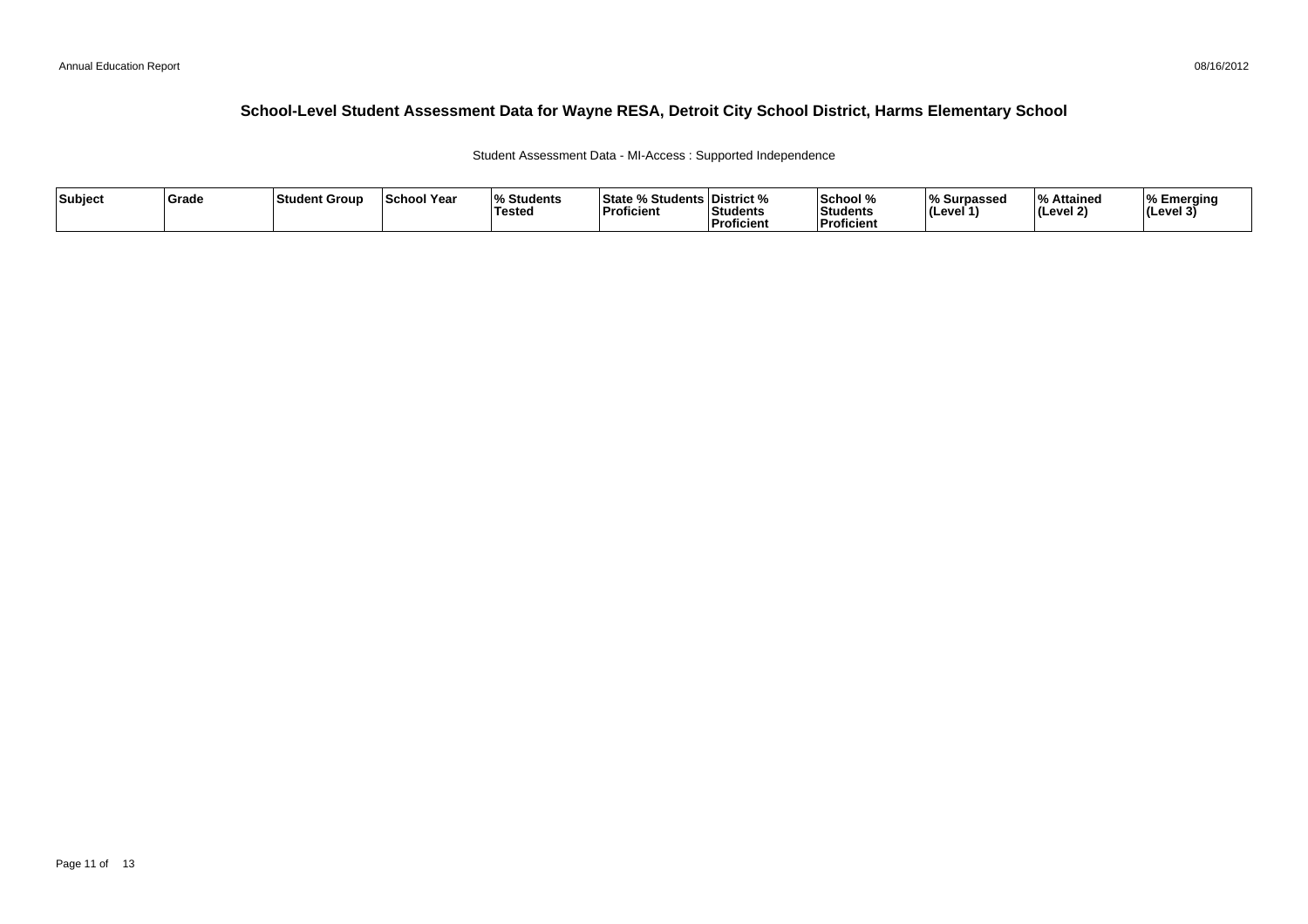#### Student Assessment Data - MI-Access : Participation

| Subject | ∣Grade | <b>Student Group</b> | <b>School Year</b> | Students<br><b>Tested</b> | <b>State % Students District %</b><br>$\mathbf{r}$<br>Proficient | Students<br>Proficient | School %<br>Students<br><b>Proficient</b> | % Surpassed<br>(Level | % Attained<br>$ $ (Level 2) | ⊺% Emerging<br> (Level 3) |
|---------|--------|----------------------|--------------------|---------------------------|------------------------------------------------------------------|------------------------|-------------------------------------------|-----------------------|-----------------------------|---------------------------|
|---------|--------|----------------------|--------------------|---------------------------|------------------------------------------------------------------|------------------------|-------------------------------------------|-----------------------|-----------------------------|---------------------------|